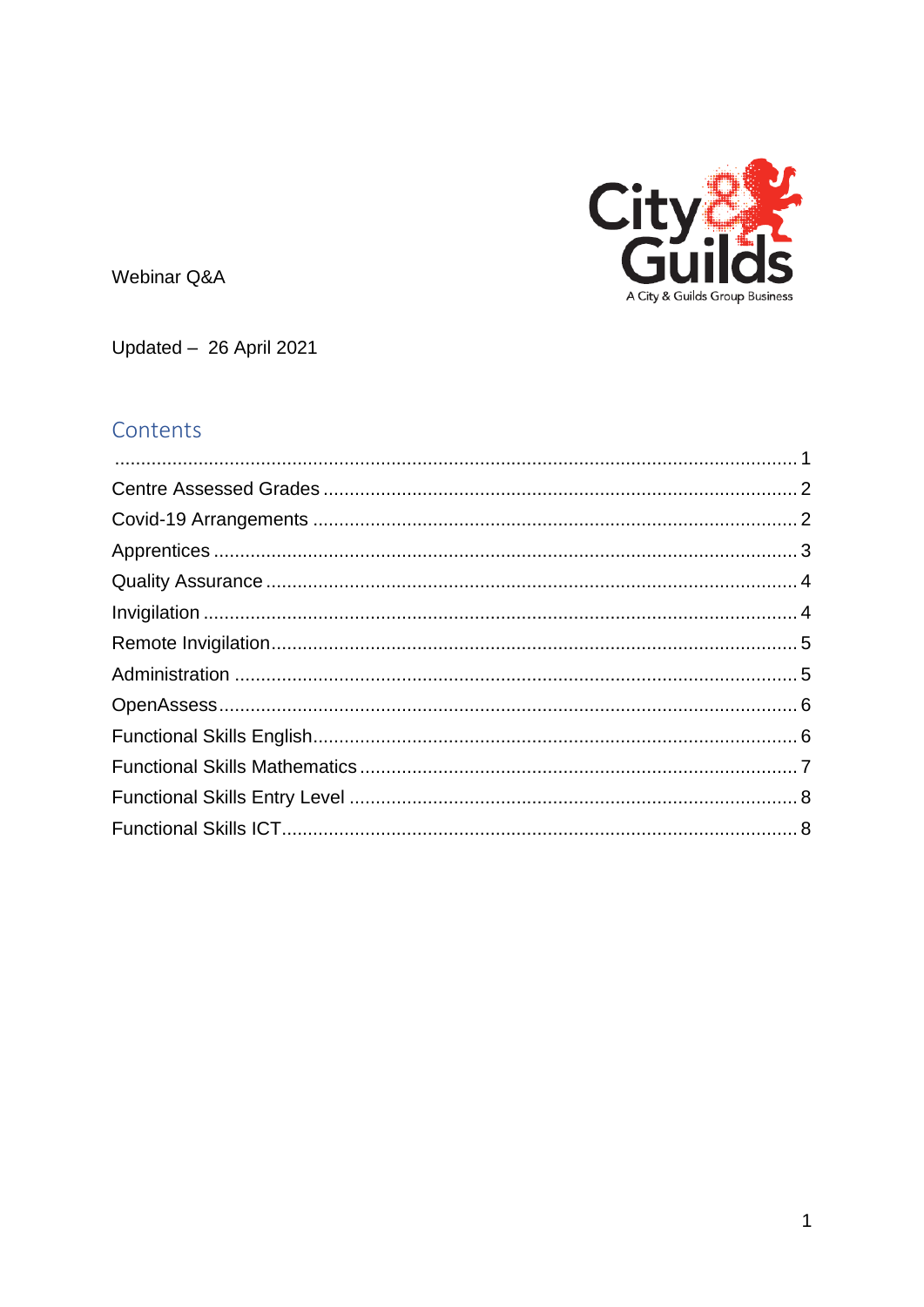# <span id="page-1-0"></span>Centre Assessed Grading Summer 2020

### **1. When will the estimated results on appeal will be issued?**

We have not set a results release date. Each appeal is being reviewed on a case by case basis and once a resolution has been reached the centre will be contacted and the results released to Walled Garden.

### **2. Is there any likelihood of another round of calculated results?**

The Government's guidance to awarding organisations is that there is no intention to offer centre assessed grades again.

## <span id="page-1-1"></span>Delivering assessments during the Covid-19 pandemic

During this period, awarding organisations are operating within an Extended Extraordinary Regulatory Framework (EERF) published by the Government. A copy of this can be found here: [https://assets.publishing.service.gov.uk/ government/uploads/](https://assets.publishing.service.gov.uk/%20government/uploads/%20system/uploads/attachment_data/file/925864/Wider%20stakeholder%202020_and_2021%20Advice%20Note.pdf)  system/uploads/attachment\_data/file/925864/Wider stakeholder 2020\_and\_2021 Advice [Note.pdf](https://assets.publishing.service.gov.uk/%20government/uploads/%20system/uploads/attachment_data/file/925864/Wider%20stakeholder%202020_and_2021%20Advice%20Note.pdf) 

### **1. Are you still exploring the idea of testing centres?**

Following the ESFA announcement about extending the Exam Support Service to providers delivering FS to apprentices (More information here: [https://www.gov.uk/government/publications/esfa-update-11-november-2020/esfa](https://www.gov.uk/government/publications/esfa-update-11-november-2020/esfa-update-further-education-11-november-2020%20))[update-further-education-11-november-2020 \).](https://www.gov.uk/government/publications/esfa-update-11-november-2020/esfa-update-further-education-11-november-2020%20))

We have launched three external exam venues in London, Birmingham and Bristol. Please see the [FS Covid-19](https://www.cityandguilds.com/covid-19/functional-skills) page on the website for more detail.

### **2. If a learner completes and partially achieves FS English legacy components. Can they carry this across to the Reform FS element at the same level to complete and achieve a reformed Functional Skills qualification?**

It is not possible to use components of the legacy Functional Skills English qualification to meet the requirements of the reformed qualification. Because the two qualifications are built on different standards it is not possible to mix and match elements of the two qualifications.

The last certification date for the Legacy Functional Skills qualifications has been further extended until 31 July 2021.

**3. If we need to sit a candidate separately to the rest of the cohort, due to Covid-19, how do we complete the invigilation certificate? There is only one certificate, but the exams would be done at separate times.**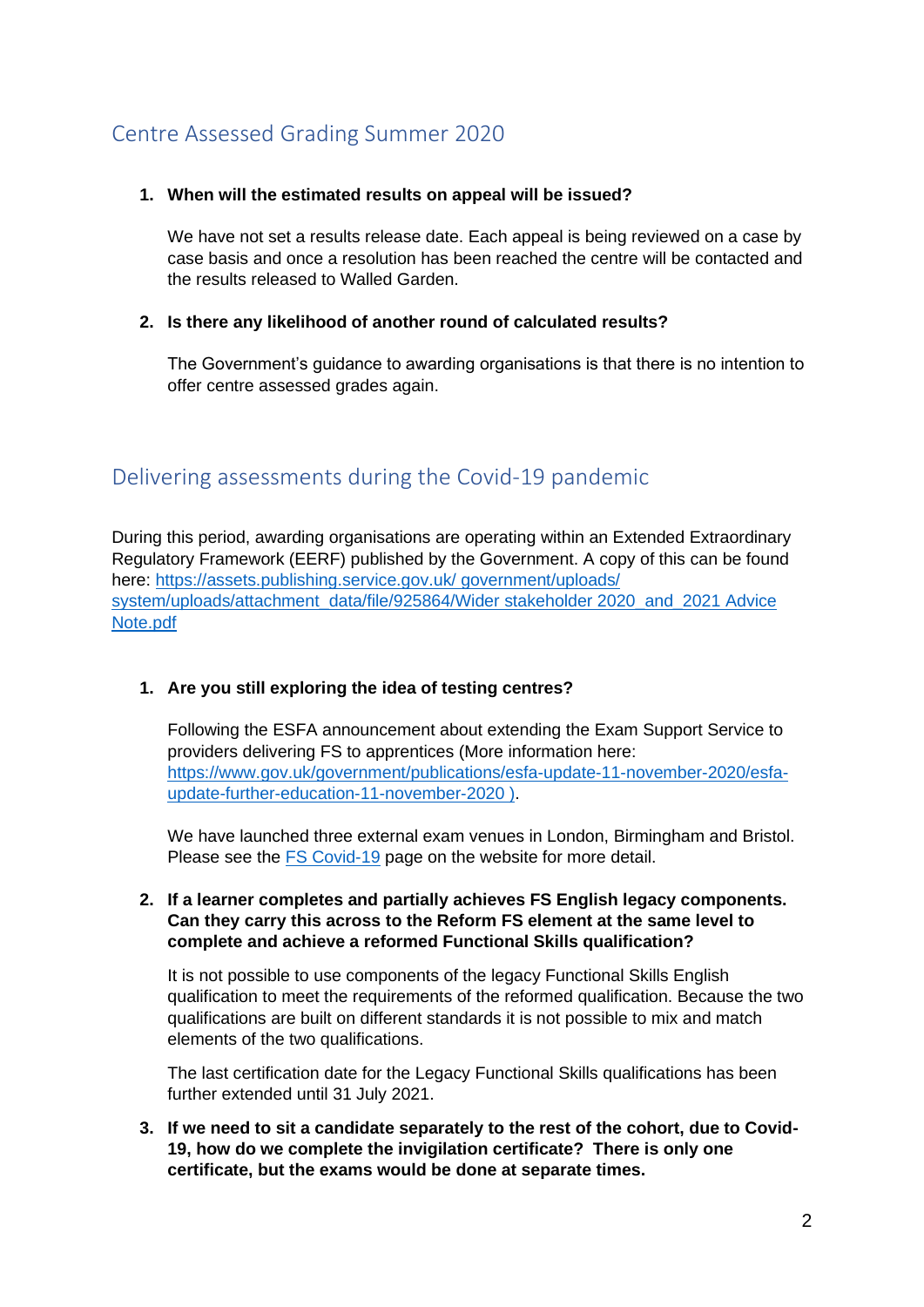The invigilation certificate and all the assessments need to be held securely until all the assessments take place then every this returned to City & Guilds together. It is then possible to record on the invigilation certificate the time and date that the individual assessment took place.

### **4. In our prison we do not have access to our learners and may not have access until next year so learners are being disadvantaged that they cannot access exams.**

Where a learner cannot take an assessment, it is not possible to award the qualification. It is worth exploring alternative qualifications which do not depend on an exam such as the English Skills/Maths Skills (3847) qualifications which are assessed by portfolio. A number of MoJ providers are using these.

### **5. What is the guidance for candidates who need to complete now and at the same time need to self-isolate?**

We introduced a remote invigilation solution in mid-December which, where it is suitable for the candidate, may offer a resolution to this situation. Self-Isolation generally lasts for two weeks and we have updated our ICE document to include extra flexibility around exam dates for situations that arise suddenly.

### **6. Do you have any idea how many learners are studying online courses and will exam papers reflect this eg some maths topics are difficult to teach online?**

It is difficult to say how many learners are accessing their learning through online or virtual teaching, it is not information that City & Guilds has access to. The expectation is that teaching & learning continues to reflect the whole specification for Functional Skills and regulatory advice is that adaptation should relate to how assessment is delivered and there should be no reduction in the content of assessments.

### <span id="page-2-0"></span>Apprentices

### **1. Can you just run through the ruling for attempting Level 2 tests?**

This is set out in the Government's Apprenticeship Funding Rules. Normally, Level 2 apprentices are required to 'study towards and attempt the assessment' of maths and English qualifications at Level 2 (in addition to achieving qualifications at Level 1), although the Level 2 part of the rule is currently suspended until at least March 2021.

### 2. **What are the funding implications of the Working Towards (Level 2 upskills) relaxation rule for apprentices**?

The ESFA has produced an updated version of the Apprenticeship funding rules – available here:<https://www.gov.uk/guidance/apprenticeship-funding-rules>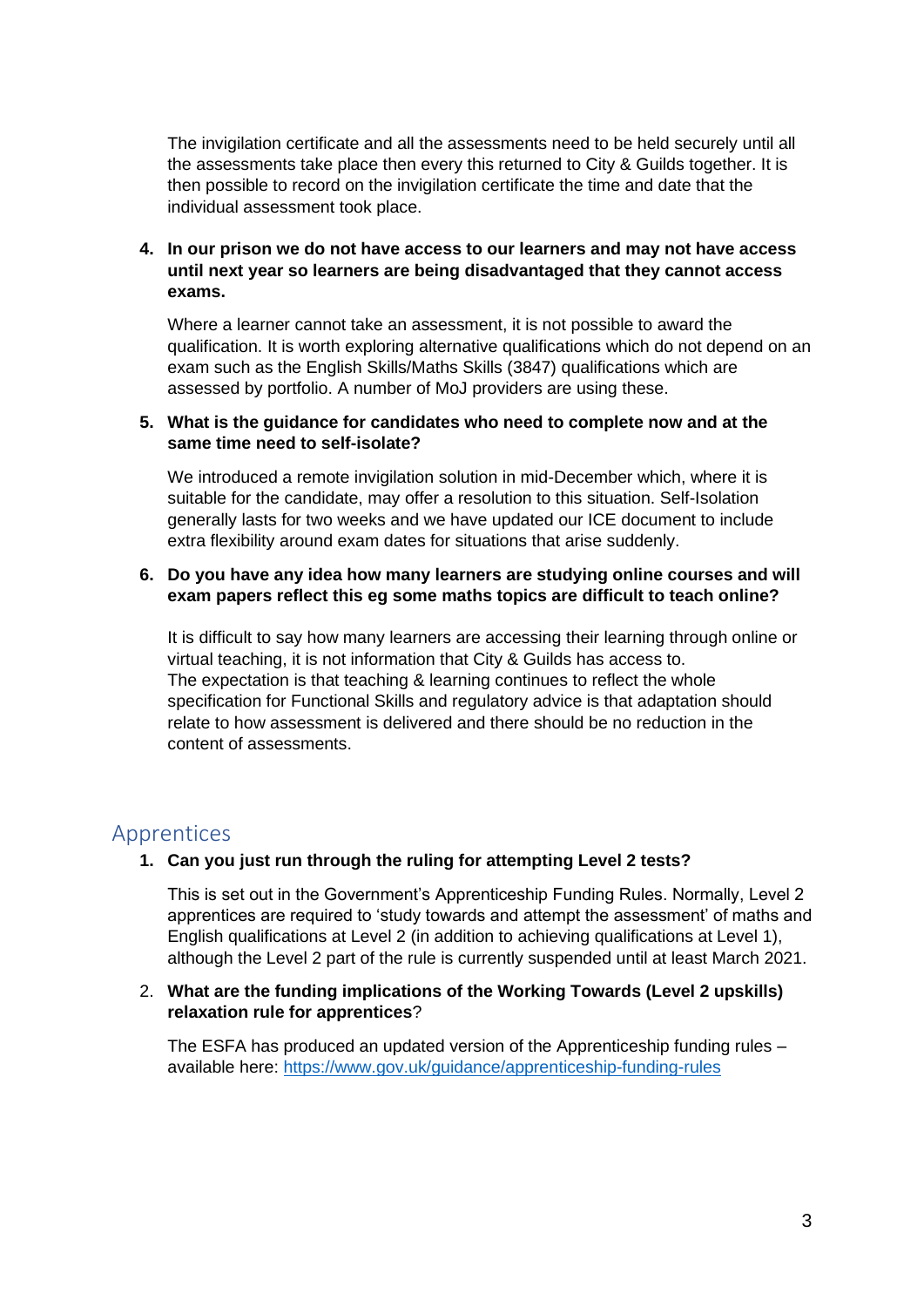### **3. Is there any relaxation for starting EPA without meeting the Maths & English requirement?**

As the Apprenticeship Funding rules make clear, apprentices must meet the minimum qualification levels in maths and English for their apprenticeship standard **before** passing through the Gateway.

There was a temporary dispensation during the summer of 2020, that allowed apprentices to proceed with end-point assessment where they were awaiting the outcome of the centre assessed grading for Functional Skills, but this is no longer in operation.

## <span id="page-3-0"></span>Quality Assurance

### **1. Please can we have more guidance on remote EQA visits and how will these look/agenda etc?**

Our EQAs have been fully briefed around carrying out monitoring visits remotely. You will be contacted by your EQA ahead of your planned visit and they will talk you through the process and explain how the activity will go. We can confirm that the EQA activity will only cover assessment delivered in the normal way or where they have been adapted due to Covid-19, they will not be reviewing evidence for Centre Assessed Grades that were issued in the Summer.

### **2. We are a new centre; do I have to wait for an EQA visit before I can upload results for English SLC?**

If your centre is new to City & Guilds' Functional Skills and does not yet have Direct Claims Status, you will need to wait for EQA sampling before the SLC component can be claimed. You need to contact the City & Guilds Quality Delivery Team to request a remote EQA activity and they may need to sit in on a remote SLC activity as part of this process.

### **3. With the current situation with Covid-19, what is the position with regards to exam audits?**

We are continuing to audit exams to ensure we meet our requiatory requirements. However due to the current situation we would only attend the site to conduct a direct audit of both the Centre and Exam Auditor have completed a Covid-19 declaration as found on our website. Our priority is safety of all parties. We continue to manage the frequency of exam audits based on risk and it may be that we utilise other remote quality assurance activities. With exams that are being invigilated remotely we are also making arrangements for these to be audited.

### <span id="page-3-1"></span>Invigilation

**1. If Employers invigilate Functional Skills exams, how do they get the Secure Client software on their laptops?**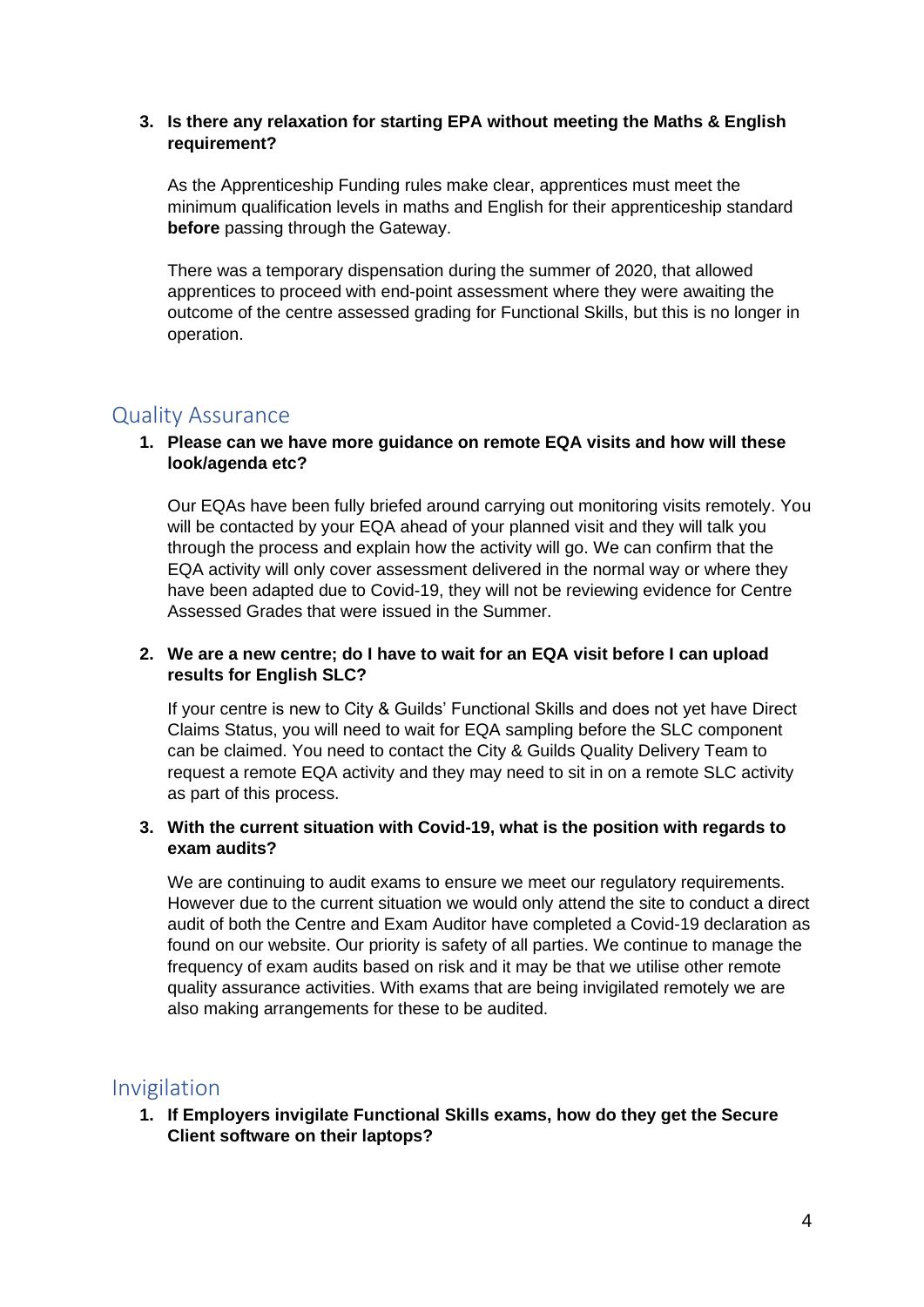The Secure Client software has to be downloaded onto any machine being used to take Functional Skills exams. All the information needed can be found on the dedicated e-volve page on the Website: [https://www.cityandguilds.com/covid-](https://www.cityandguilds.com/covid-19/evolve)[19/evolve](https://www.cityandguilds.com/covid-19/evolve)

#### **2. Do you have an updated invigilation process for reformed maths exams?**

We have recently updated the Instructions for Conducting Exams (ICE) document and this is available from the [4748 Qualification Page.](https://www.cityandguilds.com/qualifications-and-apprenticeships/skills-for-work-and-life/english-mathematics-and-ict-skills/4748-functional-skills#tab=documents)

### <span id="page-4-0"></span>Remote Invigilation

### **1. When realistically will the remote testing for FS be available?**

We rolled out an interim Test at Home solution to centres mid-December. If you are interested please visit our remote testing for FS page: https://www.cityandguilds.com/covid-19/remote-testing . A long-term solution is being prepared for release in the Spring of 2021.

It is worth noting that remote invigilation may not be a solution for all learners.

### **2. I have had invigilation training in the MCQ remote exams, will we need to do similar training for remote invigilation with the FS exams, when they become available?**

There are some slight differences in invigilating remotely which will be covered in the guidance and training we will provide for any centres invigilating assessments this way. However, the invigilator continues to be responsible for ensuring the test is conducted in line with our regulations and that no malpractice occurs**.**

### <span id="page-4-1"></span>Administration

### **1. Why is there such a disparity in the gap between provisional test results appearing on Secure Assess and confirmed results on Walled Garden? Sometimes they're confirmed within a couple of days, sometimes it takes weeks.**

All results should be released to Walled Garden within our published results turnaround timeframe. The reason we publish a timeframe is to ensure we have time to complete rigorous quality checks, often on high volumes of exams, throughout our marking and results release process. As we explain in our qualification handbook, the results which appear on SecureAssess are provisional as they move through this process, so should not be shared with learners until published on the Walled Garden. Delays can occasionally occur for other centre-related reasons and any queries should be reported to [centresupport@cityandguilds.com](mailto:centresupport@cityandguilds.com)

2. Do you know when Centre Analytics will be back up and running again as it does not accept my password?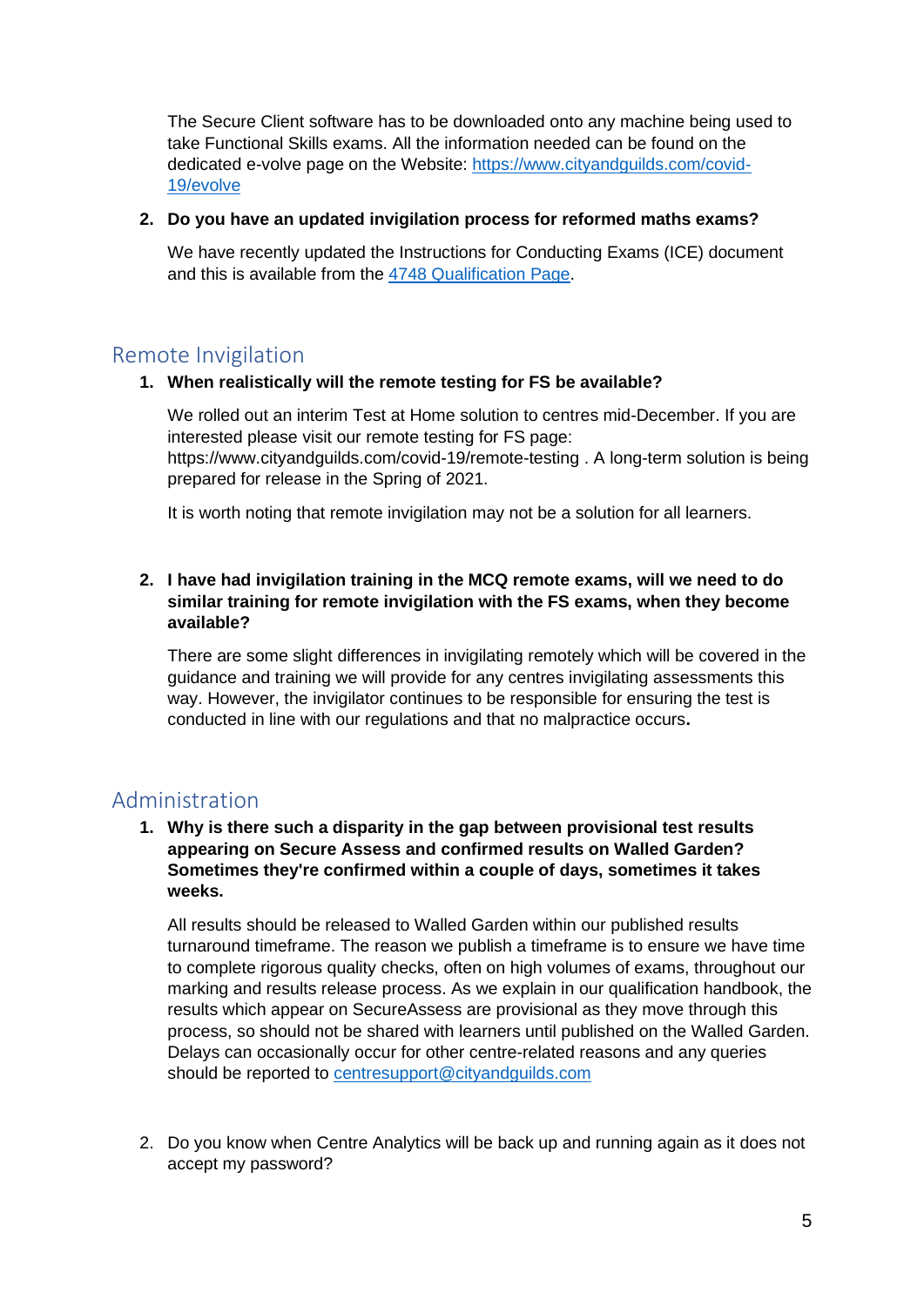We are still working on access to Centre Analytics and will provide an update as soon as we can.

### <span id="page-5-0"></span>**OpenAssess**

**1. Open assess is supposed to be used for practicing for the FS tests, will that be on the same platform as e-VOLVE or different one?**

OpenAssess is a web-based platform and it is separate from the e-volve SecureAssess platform.

### **2. Should learners continue to use Open Assess? Will the online exams be similar to the upgrade to the e-volve platform?**

OpenAssess is temporarily unavailable and we are working on a resolution to allow centres and candidates to continue to use the platform.

We are planning to move to a new version of OpenAssess in the coming weeks. This will allow a better learner and tutor experience with access to new features and allowing more detailed performance feedback.

There is some critical testing which needs to take place ahead of launching this version and, as a result, we will not be able to offer practice tests through OpenAssess in the short term. It is likely the new OpenAssess version will be available by mid-March

The content of our live tests and those in OpenAssess will not have changed due to the upgrade.

**3. When will we see a demo of the new practice test system? I'd like to be able to test it out before launching to learners.**

We are currently developing a road map for the transition between the current version of OpenAssess and the new version. When we have a clear timeframe for the launch of the new offer, we will be offering webinars and guidance documents for centres so they can familiarise themselves with any changes to support their learners.

### <span id="page-5-1"></span>Functional Skills English

**1. Are paper based tests available for FS English (new curriculum)?**

Functional Skills English and Maths assessments for 4748 are available both as paper-delivered exams and on-screen e-volve exams.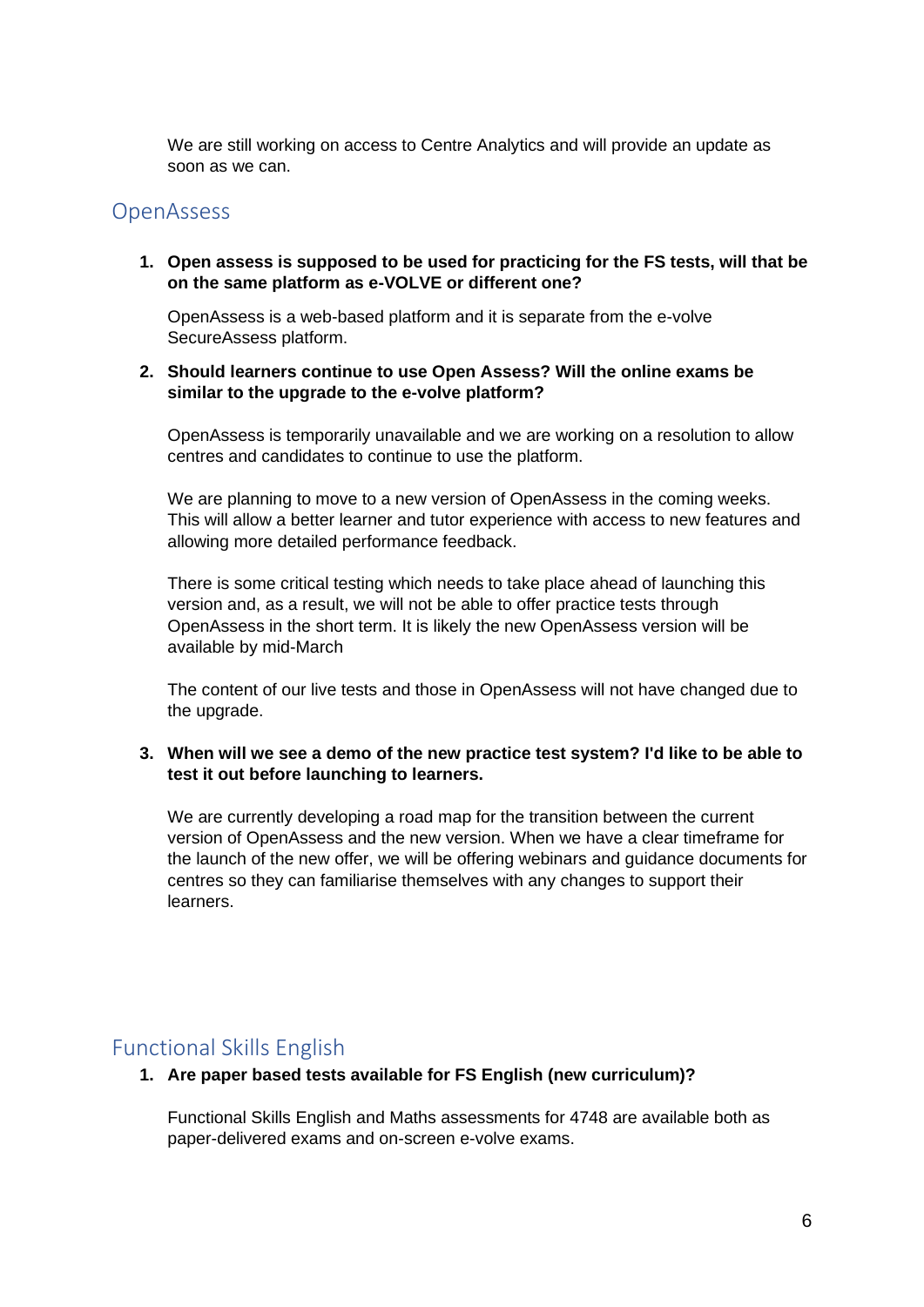### **2. We are struggling to find a purpose for the second discussion in 4748 SLC and 5 mins is too short for a discussion. Is there a possibility in the future that this may change to an explanation or giving instructions instead of a discussion?**

The third activity is around responding to information and asking questions in a brief discussion. There are so many opportunities for learners to listen to instructions or receive information which can relate to any subject or can follow on from a presentation by someone else. The second discussion follows Activity 2 and the candidates should be listening to a talk or presentation then discussing this. Activity 2 could be an explanation or instructions.

The 5 minutes guidance can be extended so you can take as long as you like but the intention was to facilitate a shorter time for assessment. The guidance is that all three activities do not exceed 30 minutes.

### **3. How will remote speaking and listening in prison be handled/ done?**

Delivering Functional Skills in a prison setting has its own challenges and we are not expecting assessors to deliver remote assessments. We are not requiring centres to carry out all SLC assessments remotely. Remote assessment can be carried out if it suits centres and their learners to do so.

### **4. Where learners have completed FS via distance learning and undertake the SLC assessment remotely, is it acceptable practice to email the completed feedback/recording documents to the learner? If so, is a pdf required or can the word document be emailed? Will an email from the learner, confirming receipt, be accepted as their signature?**

It is acceptable to share the assessor feedback via email, we suggest that this is a word document so that the candidate can type their e-signature on the Assessment Record. If you enable tracked changes in the document the assessor can be reassured that the document has not been changed in any way other than a signature/typed name being added.

### **5. Do you need to record speaking and listening assessments if delivering online Functional Skills?**

If you are carrying out remote assessment of Speaking, Listening and Communicating this must be either audio or video recorded. Full guidance about conducting remote assessment can be found in the Speaking, Listening & Communicating Guidance document for each level. These documents are stored on the Qualification page under the heading for the relevant level, inside the SLC folder.

## <span id="page-6-0"></span>Functional Skills Mathematics

**1. What is happening with the secure assess papers available for maths level 1 when will more papers be available?**

Should a booking for a Functional Skills exam be rejected due to insufficient versions being available for that particular candidate due to earlier, unsuccessful attempts, it is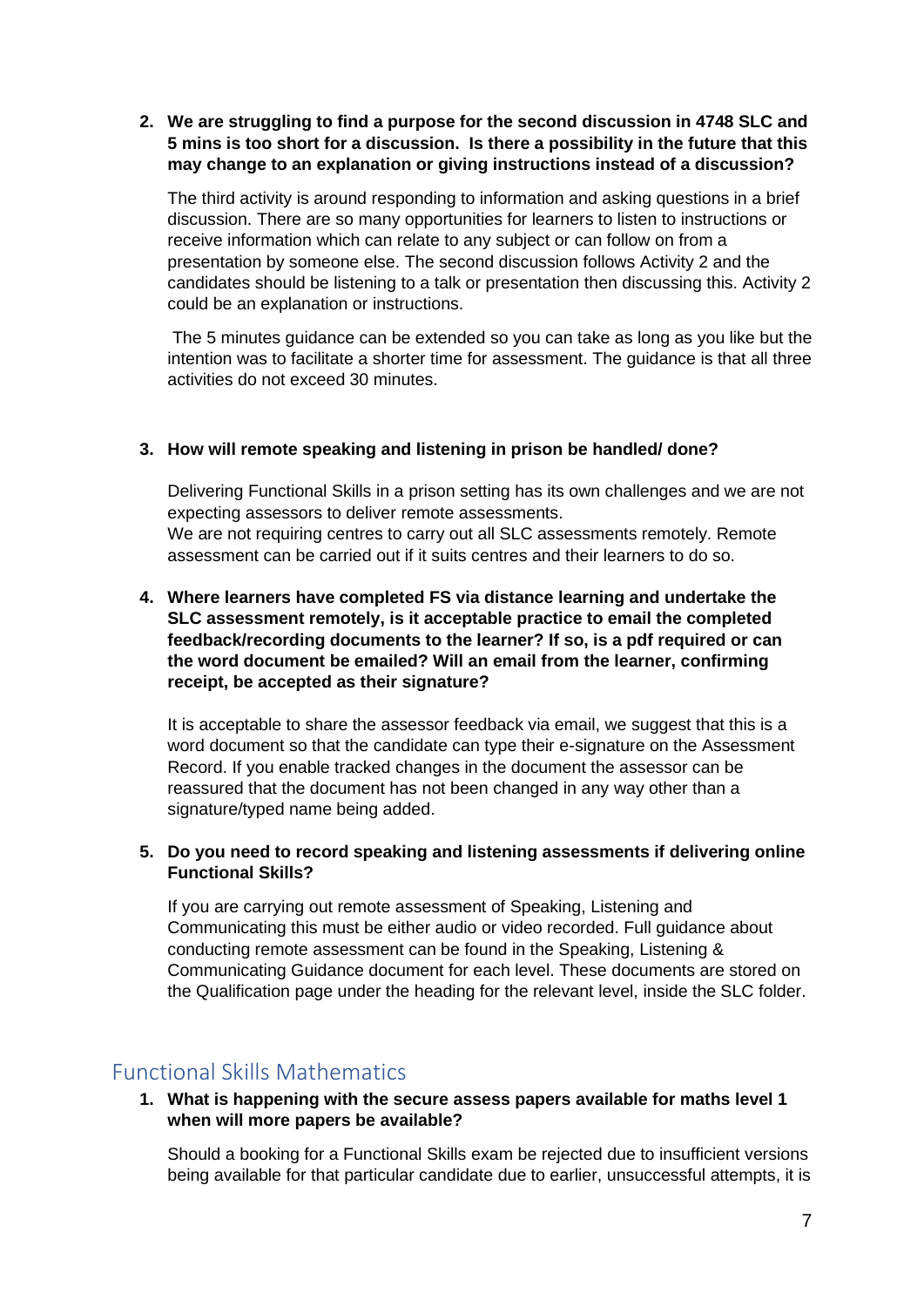possible to change mode of delivery for further opportunities, for instance if the candidate has been doing onscreen tests they have more attempt opportunities with paper-delivered tests and vice versa. If you continue to experience a problem with booking, please contact [centresupport@cityandguilds.com](mailto:centresupport@cityandguilds.com) who will be able to assist you.

There was a system fault that occurred in December which meant not all versions of our e-vovle Level 1 maths papers were available and therefore some learners could not be entered for assessment. This was only in place for a few days and has now been resolved. If centres continue to have challenges making booking for this assessment, please contact our customer service team.

## <span id="page-7-0"></span>Functional Skills Entry Level

**1. I am new to city and guilds functional skills. I have found the delivery guidance for L1 and L2 English. Is there one for Entry L3?**

We provide Guidance for Delivery documents for Level 1 and Level 2 as these are externally set and marked exams. Assessments for Entry Level FS qualifications are externally set but marked internally so a centre, through their standardisation and IQA processes are able to see which elements of the assessments learners struggle with which in turn supports teaching & learning. It is useful if your teachers familiarise themselves with the content of the qualification handbooks, Assessor guidance and sample assessments as these contain a lot of useful guidance.

## <span id="page-7-1"></span>Functional Skills ICT

### **1. As the legacy ICT exams will still run for a while, where can we find the exam guidance for those? We know that ICT doesn't fall under the new ICE guidance, but I can't find a guidance for ICT assessments on the website.**

The guidance about delivering Functional Skills ICT assessments can be found in the Qualification Handbook on the [3748 Qualification page.](https://www.cityandguilds.com/qualifications-and-apprenticeships/skills-for-work-and-life/english-mathematics-and-ict-skills/3748-legacy-functional-skills-qualifications#tab=documents) The Functional Skills ICE document and regulations only apply to the post-reform English and Mathematics qualifications.

### **2. Are there any updates on the new Digital Functional Skills Qualifications?**

At this point in time the Department for Education has postponed the planned reform of Functional Skills ICT. The up to date information can be found here: <https://www.gov.uk/government/publications/digital-qualifications-evaluation-progress>

### **3. Can FS ICT be done remotely?**